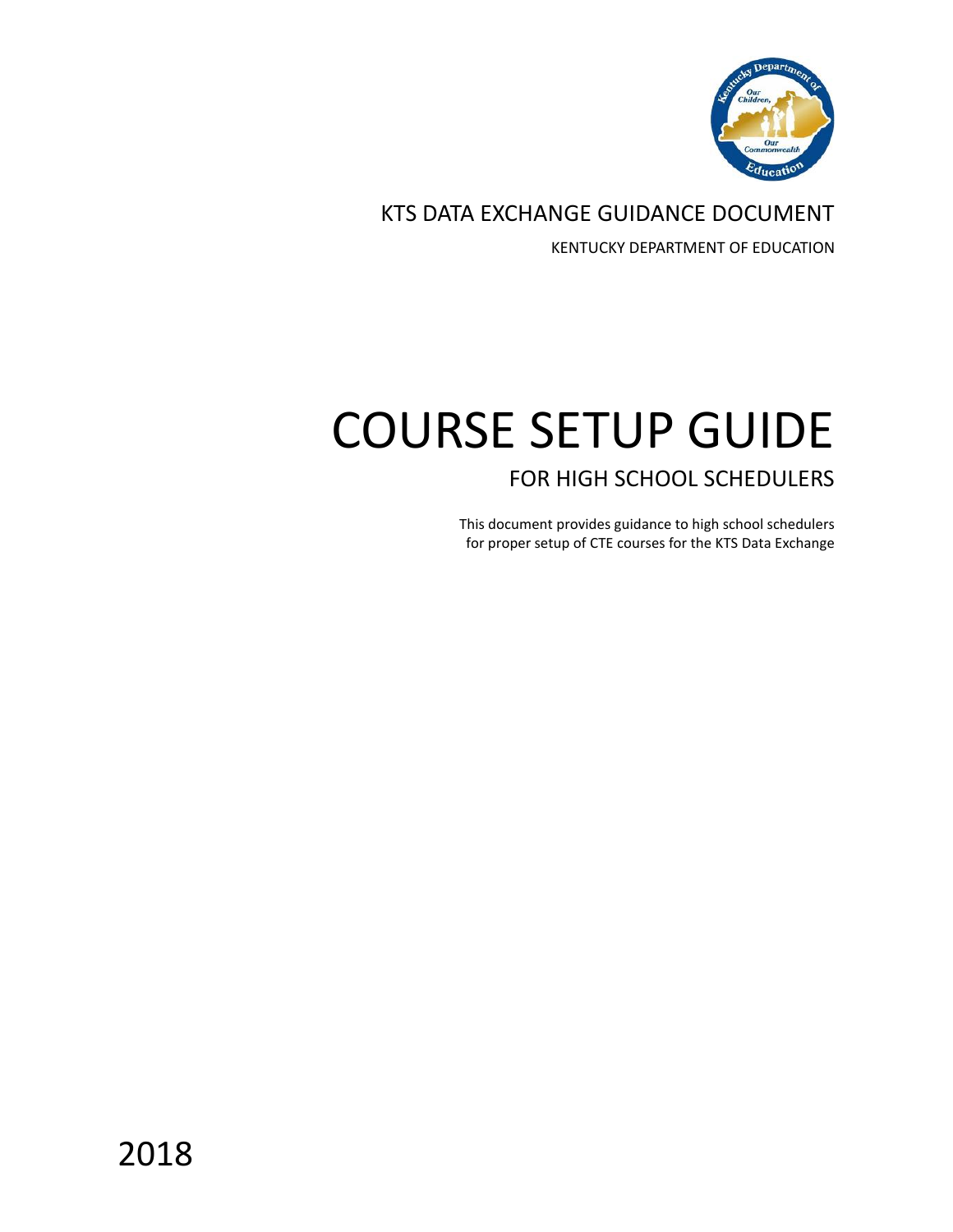# KTS Data Exchange – Course Setup Guide – High School Schedulers

The Kentucky Technical System (KTS) data exchange is a secure transfer of student data between the student's high school and technical school. The KTS data exchange streamlines processes, eliminates the need for email and paper reports, and minimizes dual data entry.

Participating technical schools can fully utilize the Kentucky Student Information System (KSIS) in their classrooms.

The high school KSIS will receive student posted grades through the KTS data exchange. The posted grades that sync to the high schools will allow for athletic eligibility determination, and posting of both high school and technical school grades on student report cards and transcripts.

High school attendance clerks can run real-time attendance reports that reflect attendance entered by the technical school into their KSIS, and have the option to utilize the unknown attendance sync feature that will allow unknown attendance at the technical school to sync back to the high school KSIS the next day. The unknown attendance sync allows attendance clerks at the high schools would then resolve the unknown attendance the following morning.

The KTS Data Exchange has been fully functional for participating high schools and technical schools since the 2015-16 school year.

# COURSE CODES AND THE KTS DATA EXCHANGE

The key to matching students between the high school KSIS and the technical school KSIS are unique course numbers housed in specific course catalogs. The importance of the course number must be emphasized. Courses must be retrieved by following the instructions within this document. Any deviation from the instructions will most likely result in an unsuccessful sync of data.

## EXPLANATION OF COURSE CODES FOR THE KTS DATA EXCHANGE

Course codes are a critical element used in the KTS data exchange between technical schools and high schools. As courses and sections are created in the technical school, the automated process adds identifiers to the course code and uploads each course to a specific KTS Course Catalog in the high school KSIS. A prefix, suffix and a course identifier are added to the state course code to create a unique 13-digit number that identifies the technical school, and the period and section designated at the technical school. Example:

#### **Technical school ID\* + State Course Code + Course Indicator + Technical School Period Number + Technical School Section Number 09060112P0401**

The above technical course code represents a course that is being taught at Caldwell County ATC, and is indicated by using the \*Technical School ID: **(09)**. The name of the course is Digital Literacy, and is indicated by the state course code **(060112)**. The course indicator will remain **(P)** unless the course used at the technical school is a duplicate course used for variable credit; in this case the course indicator would then change to **(X, A, B, C, D, or E)**. The period selected by the technical school is now indicated with two digits, numbers or letters. In the example above the period would be **(04)**. The section assigned by the technical school is the last group of numbers, and is indicated in the above example by **(01)**.

## *\*Technical School ID List foun[d here.](https://education.ky.gov/districts/tech/sis/Documents/KTS_Technical_School_ID_Numbers.pdf)*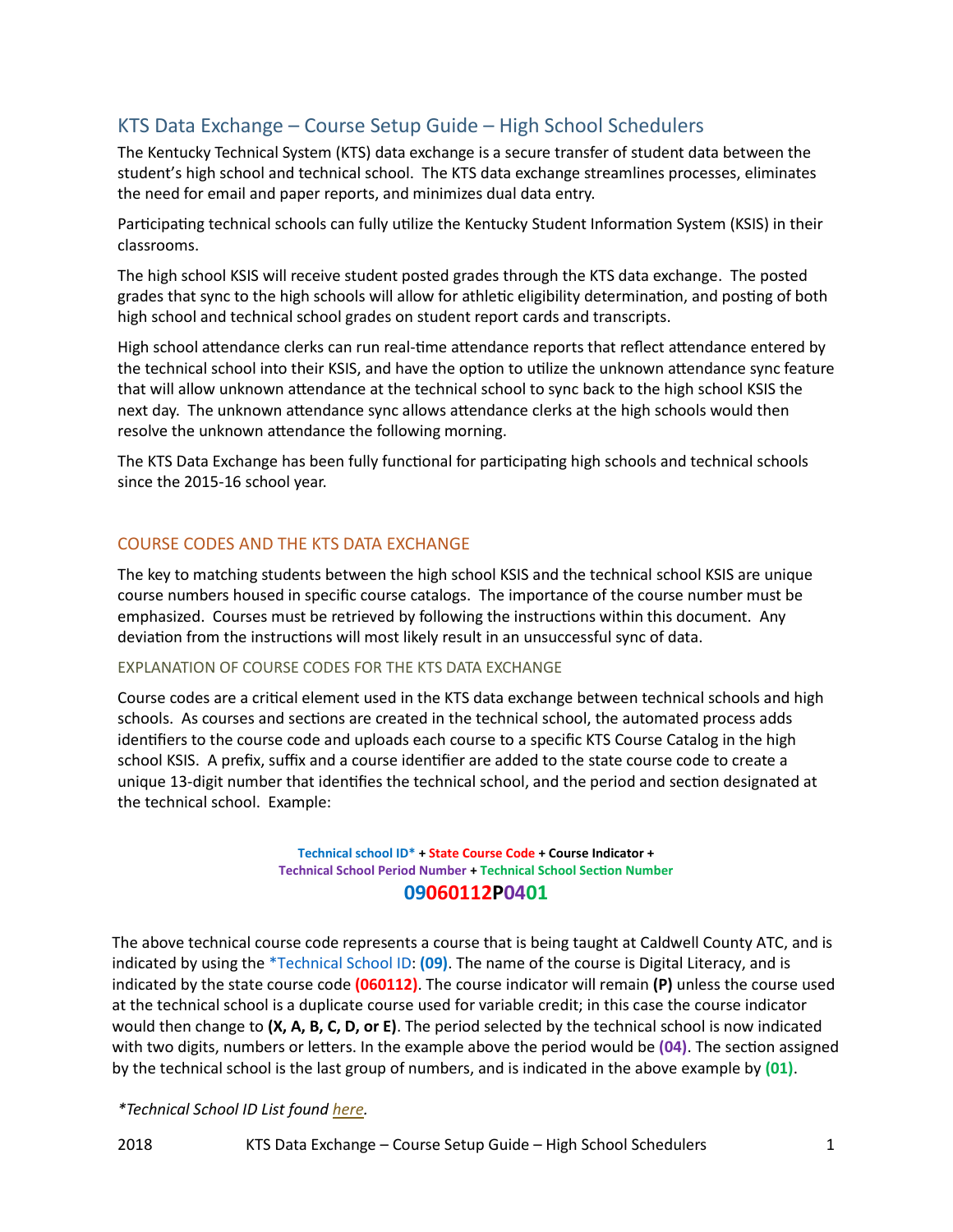# $\triangleright$  ADDING NEW COURSES

# <span id="page-2-0"></span>STEP 1: CONNECTING TO THE KTS COURSE CATALOG (HIGH SCHOOLS ONLY)

To pull the courses necessary for the KTS data exchange syncing process into your high school KSIS, select the proper course catalog designated by the school year in which you are working. (i.e. 18-19 KTS Course Catalog, 19-20 KTS Course Catalog) *\*The ability to change the Course Catalog Master List must be given in a tool right by the high school district KSIS system administrator. High schools and CTC's (locally-operated tech centers) must contact your district KSIS system admin for this temporary tool right or ask that they make this temporary change themselves. For ATCs (state-operated tech centers) and RCA's (regional career academies), your Course Catalog Master designation will be maintained by OCTE.*

Path: Index > System Administration > Resources > School

- 1. Select your school from the School Editor selection
- 2. Click on the dropdown box for Course Catalog Master List and select the KTS Course Catalog (HIGH SCHOOLS ONLY) catalog for the year in which you are working
- 3. Save School

|                                                                        | School data is divided into two areas: School Detail and School History. School History records contain information related to a school                                                                                                                                           |                     |
|------------------------------------------------------------------------|-----------------------------------------------------------------------------------------------------------------------------------------------------------------------------------------------------------------------------------------------------------------------------------|---------------------|
| on the current information, which can be modified as needed and saved. | historically. By creating a new School History, the new information is tracked as of a specific date while the previous values are prese<br>new School History record, select an existing School History and click the New School History button. This will create a new School H |                     |
| <b>School Editor</b>                                                   | <b>School Detail</b>                                                                                                                                                                                                                                                              |                     |
| <b>ER Brodhead Elementary School</b>                                   | *Name                                                                                                                                                                                                                                                                             | *Location Nun       |
| <b>UM Mt. Vernon Elementary</b>                                        | Rockcastle County High School                                                                                                                                                                                                                                                     | 310                 |
| <b>ER Rockcastle Academy for Academic Ach</b>                          | <b>NCES School Number</b>                                                                                                                                                                                                                                                         | "Type:              |
| <b>ER Rockcastle County District Office</b>                            | 2105070<br>$-01252$                                                                                                                                                                                                                                                               | 01: Requiar!        |
| Rockcastle County High School                                          | Standard Code (SIF StatePrid)                                                                                                                                                                                                                                                     | <b>CEEB Number</b>  |
| <b>LIR Rockcastle County Middle School</b>                             |                                                                                                                                                                                                                                                                                   | 181910              |
| Roundstone Elementary School                                           | State Classification                                                                                                                                                                                                                                                              |                     |
|                                                                        | A1: Principal or head teacher controlled school                                                                                                                                                                                                                                   |                     |
|                                                                        | Course Catalog - Master List                                                                                                                                                                                                                                                      |                     |
|                                                                        | ٠                                                                                                                                                                                                                                                                                 |                     |
|                                                                        |                                                                                                                                                                                                                                                                                   |                     |
|                                                                        | 15-16 KTS Course Catalog (HIGH SCHOOLS ONLY)<br>16-17 KTS Course Catalog (HIGH SCHOOLS ONLY)                                                                                                                                                                                      |                     |
|                                                                        | District Catalog                                                                                                                                                                                                                                                                  |                     |
|                                                                        | Elementary                                                                                                                                                                                                                                                                        |                     |
|                                                                        | <b>High School</b>                                                                                                                                                                                                                                                                | <b>Dual Enrolme</b> |
|                                                                        | Middle School                                                                                                                                                                                                                                                                     |                     |
|                                                                        | URL                                                                                                                                                                                                                                                                               |                     |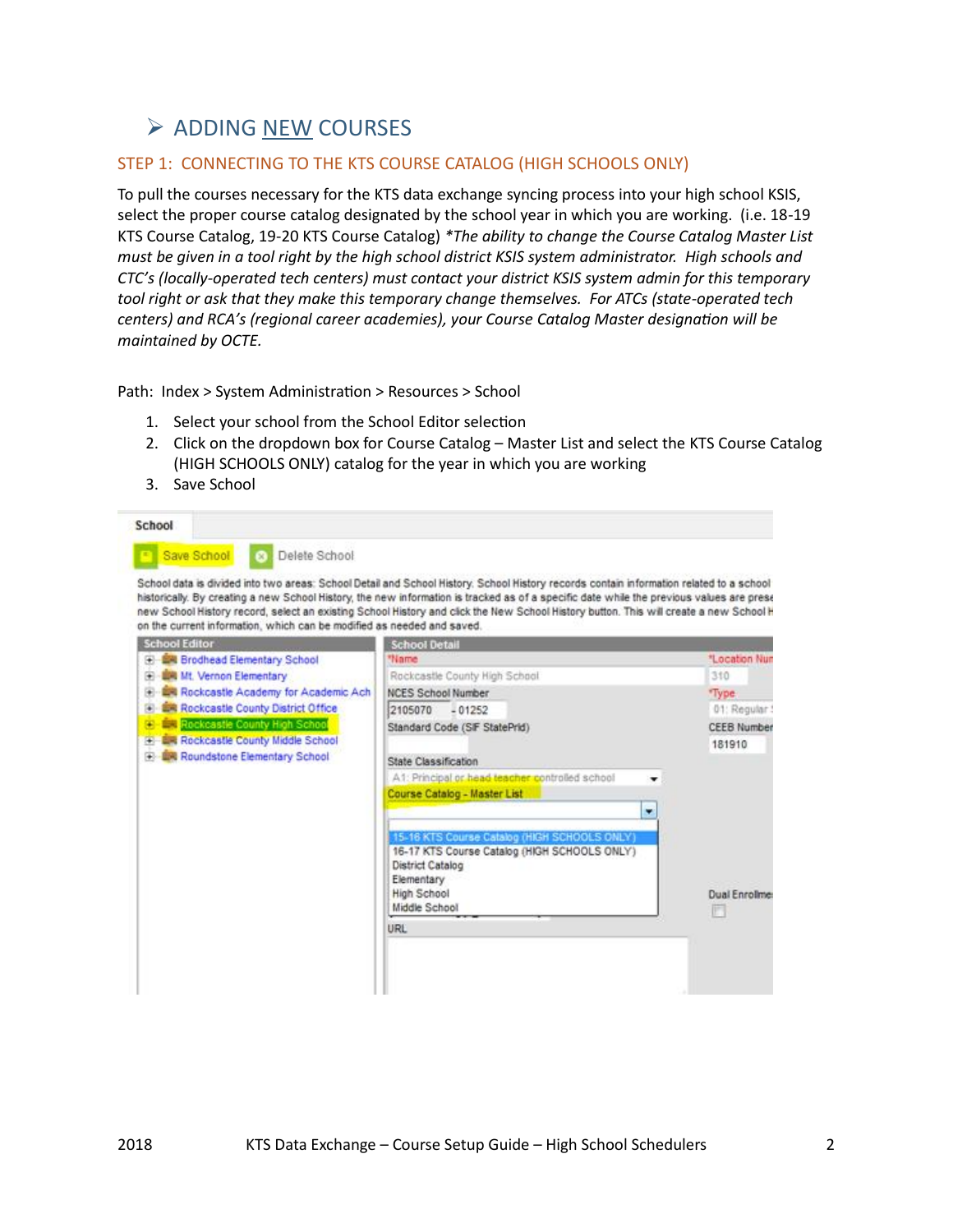#### **TWO OPTIONS FOR LOADING NEW COURSE CODES**

All schools can add course codes individually (single course creation) or as a group (multiple course creation).

# **1) Single Course Creation**

Add the courses you need from the appropriate KTS Course Catalog into your high school KSIS

*Path: Index > Scheduling > Add Course*

- 1. Select the Course Master from the list on the left
- 2. Click the "Select this Course Master" button, and you will be taken to the course master screen
- 3. Select Save

| · Scheduling                                          | <b>Course Creation</b>                                                                                                                  |                                                                                                                                                                                                         |                                            |
|-------------------------------------------------------|-----------------------------------------------------------------------------------------------------------------------------------------|---------------------------------------------------------------------------------------------------------------------------------------------------------------------------------------------------------|--------------------------------------------|
| Courses<br>Add Course<br>Schedule Wizard              |                                                                                                                                         | Your district has defined a district-wide Course Catalog for your school to use. To create a Course,<br>to create a course that does not exist in the Catalog, speak with your district administration. |                                            |
| Fill Counselor                                        | <b>Select Course</b>                                                                                                                    | <b>Course Master Record</b>                                                                                                                                                                             |                                            |
| Fill Teams<br>Request Wizard                          | CTRL-click and SHIFT-click for multiple<br>110480503P101 - Basic Welding<br>110480503P301 - Basic Welding                               | Number<br>110480503P101<br><b>NCES Code</b>                                                                                                                                                             | Name<br><b>Basic Welding</b><br>Department |
| Roster Copy<br>Schedule Gap Filler                    | 110480503P601 - Basic Welding<br>714020211P502 - Animal Technology<br>714170142P101 - Safety and First Aid                              | <b>State Code</b><br>480503                                                                                                                                                                             | <b>Transcript Posted</b><br><b>Yes</b>     |
| Scheduling Build Constraints<br>Student Gap Scheduler | 714170142P303 - Safety and First Aid<br>714480503P101 - Basic Welding<br>714480503P201 - Basic Welding<br>714480503P301 - Basic Welding | <b>GPA Weight</b><br>1.0<br>Type                                                                                                                                                                        | <b>Activity</b><br>Honors                  |
| Lunches<br>Scheduling Group                           | 714480503P601 - Basic Welding<br>E<br>714580310P103 - Navy ROTC<br>714580310P201 - Navy ROTC<br>7145803108801 - Navy ROTC               |                                                                                                                                                                                                         | Select this Course Master                  |

#### HELPFUL TIPS:

- Due to courses being sorted by course number, users will find all courses for one technical school group together. High schools that send students to a single technical school should take advantage of the Multiple Course Creation option, detailed below.
- If the user is using Mozilla Firefox web browser, click on the first course listed in the Select Course box and type in the first two numbers of the course, and the search feature will take you directly to those courses without scrolling.
- All high school courses in the KTS Course Catalog (HIGH SCHOOLS ONLY) will be 13-digit course numbers.

## **2) Multiple Course Creation (as a group)**

Select multiple courses using the batch add feature.

#### *Path: Index > Scheduling > Add Course*

- 1. Select CTRL –click or SHIFT –click to highlight multiple courses
- 2. Click Batch Add these Course Masters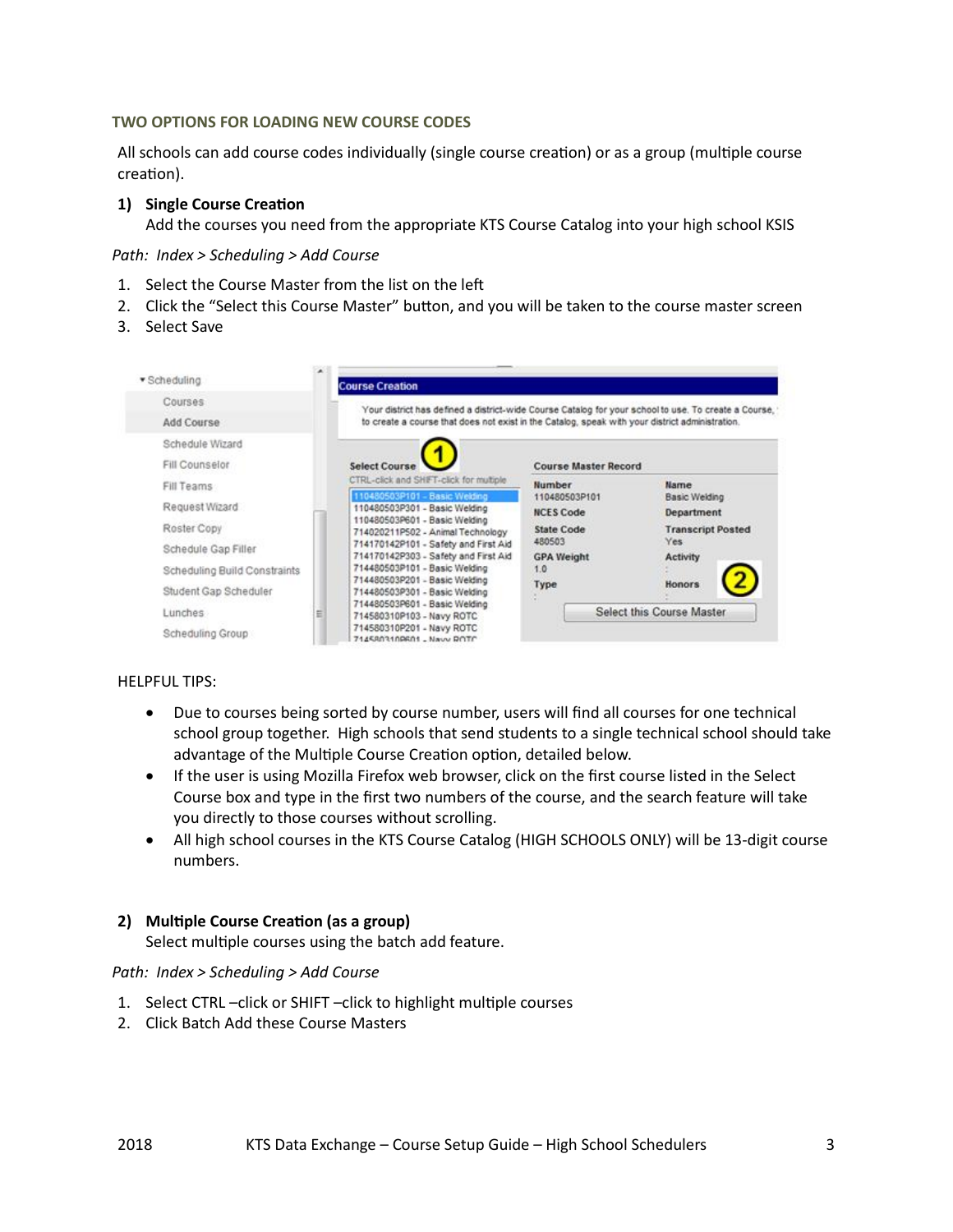

# STEP 2: COURSE SECTION SETUP

Once the new course codes are added from the course master, the courses must be set up in the high school KSIS. Course codes include section details from the technical school, and should be set up at the high school using only *one section per course*. High schools, DO NOT attach more than one section per 13-digit course. The reason is because the 13-digit course is representative of one single section at the technical school. If you add more than one section, you are adding multiple rosters to sync back to the technical school, and the KTS Data Exchange will not know which roster to sync, resulting in syncing errors. Refer to th[e Course Creation Flow](https://education.ky.gov/districts/tech/sis/Documents/Course_Creation_Flow.pdf) chart for a visual explanation.

## *Path: Search > Course/Section*

- 1. Search for the 13-digit course you just pulled in from the catalog, click Go or leave the Search field blank and click Go to pull in a list of all courses
- 2. Select the Course
- 3. Click the Sections tab
- 4. Select Add a Section

## HELPFUL TIP:

• Section Placement does not need to match the technical school's period schedule. Place the sections where they fit for your high school schedule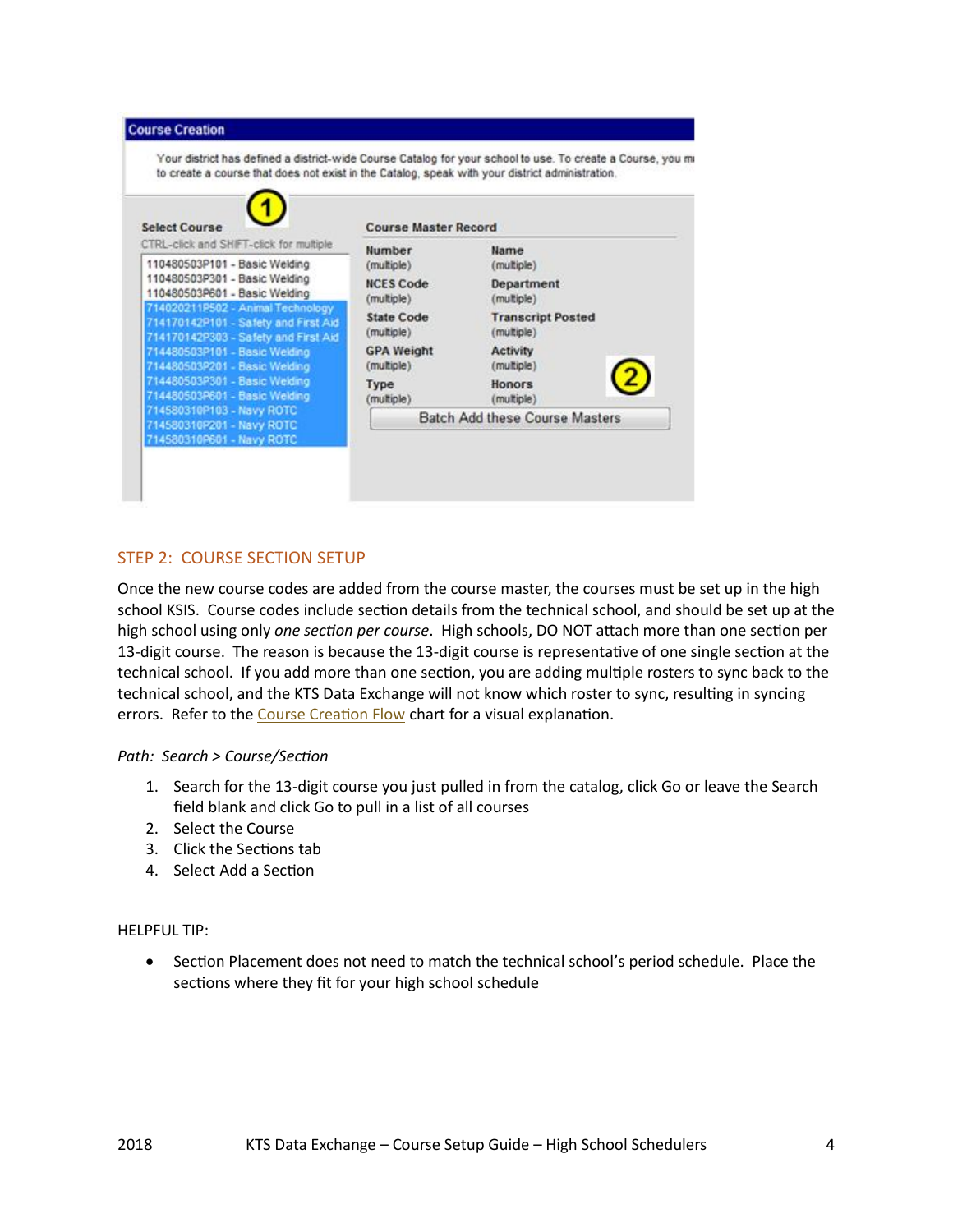

*Path: Scheduling > Courses > Course Sections*

- 1. Enter the Section Number for the new section. *It may be helpful to use the same number linked to the technical course code (e.g.* **03**)
- 2. Select if the teacher is Highly Qualified, Not Highly Qualified, or Not Applicable
- 3. Select the appropriate check box(es) for Section Schedule Placement
- 4. Click Creation Section

|                |                                         |                        |                                   | This tool will create a new section. |                                                      |             |          |
|----------------|-----------------------------------------|------------------------|-----------------------------------|--------------------------------------|------------------------------------------------------|-------------|----------|
|                |                                         |                        |                                   |                                      |                                                      |             |          |
|                | <b>Section Edito</b><br>*Section Number |                        |                                   | <b>Teacher Display Name</b>          |                                                      |             |          |
|                |                                         |                        |                                   |                                      |                                                      |             |          |
|                | <b>Max Students</b>                     |                        |                                   | Lunch Count                          | Milk Count                                           | Adult Count |          |
| Room           | $\bigcirc$                              |                        |                                   | Skinny Seq Team                      |                                                      |             | Homeroom |
|                |                                         |                        |                                   |                                      |                                                      |             |          |
|                |                                         |                        | Instructional Setting (Override)  |                                      |                                                      |             |          |
|                | "Highly Qualified                       |                        |                                   | (01)                                 |                                                      |             |          |
|                |                                         |                        |                                   |                                      |                                                      |             |          |
|                |                                         | <b>Primary Teacher</b> |                                   |                                      |                                                      |             |          |
|                |                                         |                        |                                   |                                      |                                                      |             |          |
|                |                                         |                        |                                   |                                      | There is no active primary teacher for this section. |             |          |
|                | Special Type<br>01: None                |                        |                                   |                                      |                                                      |             |          |
|                | Population ID                           |                        |                                   |                                      |                                                      |             |          |
|                |                                         |                        |                                   |                                      |                                                      |             |          |
|                | Core Content                            |                        |                                   |                                      |                                                      |             |          |
|                |                                         |                        | <b>Section Schedule Placement</b> |                                      |                                                      |             |          |
|                |                                         |                        | Quarters                          |                                      |                                                      |             |          |
|                | GP <sub>1</sub>                         |                        | GP2 GP3 GP4                       |                                      |                                                      |             |          |
| 4              | F                                       | Г                      | m                                 | F                                    |                                                      |             |          |
| $\overline{2}$ | 圈                                       | m                      | m                                 | m                                    |                                                      |             |          |
| 2A             | 膻                                       |                        | 同                                 | m                                    |                                                      |             |          |
| 3              | (IM)                                    | m                      | 爬                                 | (m                                   |                                                      |             |          |
| ŋ              | 冊                                       | 同                      | 同                                 | г                                    |                                                      |             |          |